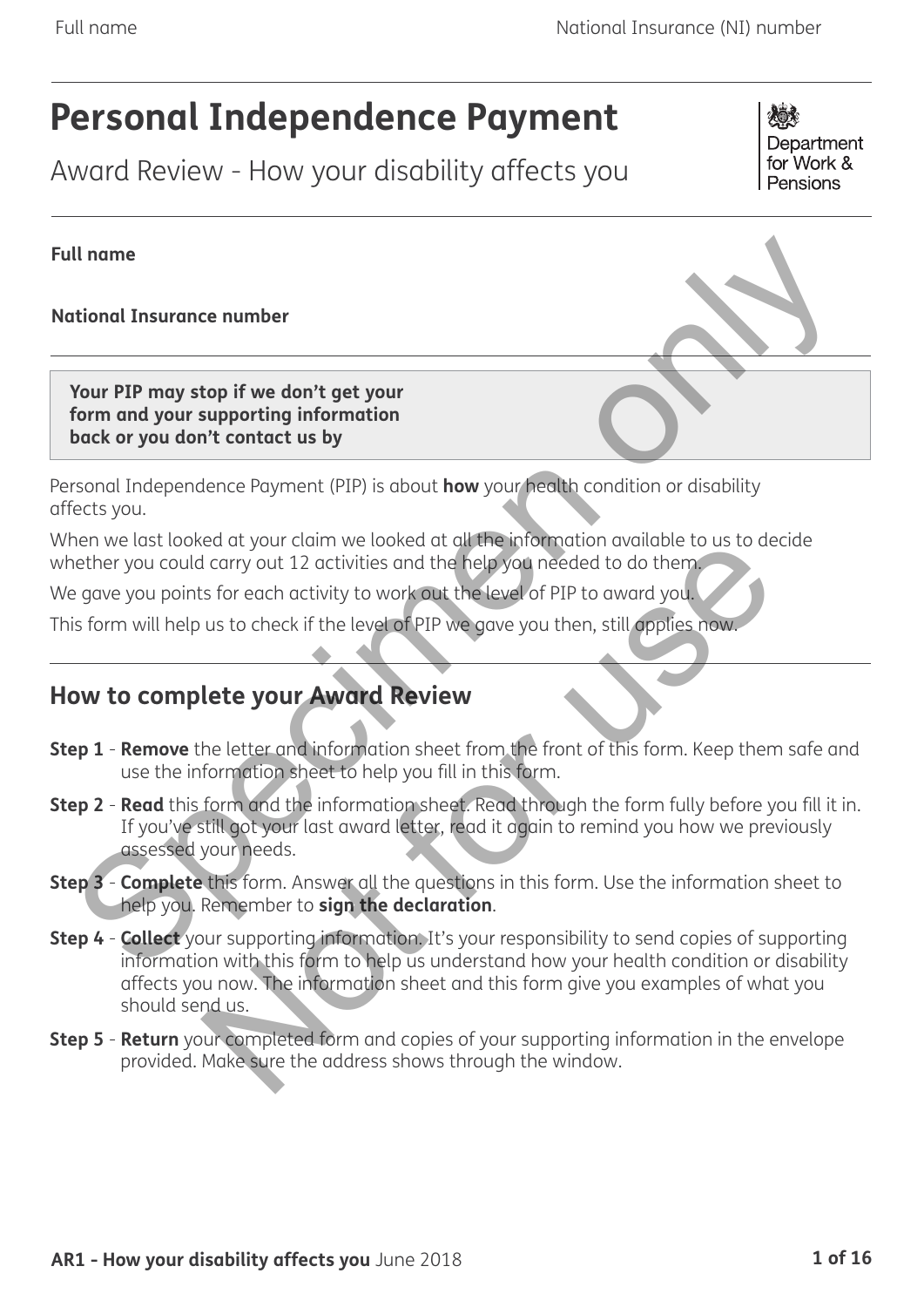# **Section 1 - Read and sign the Declaration**

# **Declaration**

**I agree that** the information I give on this form is complete and correct.

**I understand** if I give wrong or incomplete information, my benefit may be stopped and I may be prosecuted or may have to pay a penalty.

**I understand** I must promptly tell the office that pays my Personal Independence Payment of anything that may affect my entitlement to, or the amount of, that benefit. materstand if give wrong or incomplete information, my benefit that pay the prediction and most proped or may have to pay a pencity.<br>
Inderstand I must promptly tell the office that pays my Personal<br>
the amount of, that be

**Date**

/ /

### **Signature**

### **Print your name here**

Please tell us your telephone or mobile number so we can call you if we need to. telephone or mobile number so we can<br>one number<br>Content of the content of the content of the content of the content of the content of the content of the content<br>Content of the content of the content of the content of the c

### **Your preferred phone number**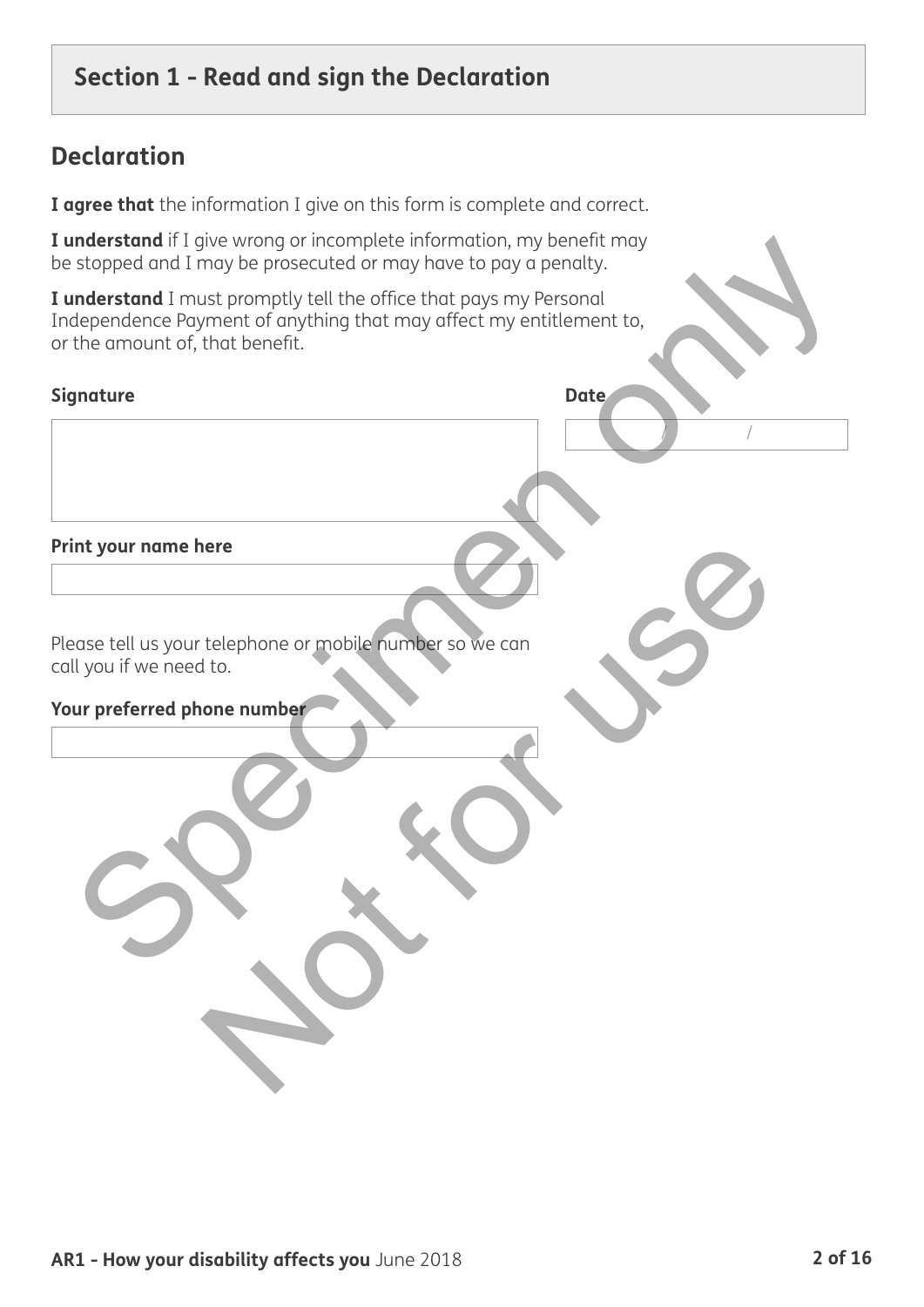# **Section 2 - About your health condition or disability**

Although it's your responsibility to send supporting information, occasionally we may ask the main health professional who knows about your condition for information. This may be your GP, hospital consultant or a specialist nurse. Please provide their details below.

### **Name**

### **Profession**

### **Address**

**Postcode**

### **Surgery telephone** including dialling code

# Giving us your consent to obtain further information

If we do need to contact one of your health professionals, or other people or organisations that support you for more information, we need your consent to do this. me<br>
State of the method of the method of the method of the method of the method of the method of the method of the<br>
Specifical specifications of the method of the method of the method of the method of the method of the met e including dialling code<br>
a including dialling code<br>
The contract one of your health professionals, or other people or organisation<br>
or more information, we need your consent to do this.<br>
agree to us contacting these peop

You don't have to agree to us contacting these people or organisations but if you don't, we may not have all the information we need when we make our decision about your PIP.

### **Do you agree that:**

- **• we, or someone working on our behalf, may ask your GP, or other people or organisations, for this information and**
- **• your GP, or other people or organisations, can give us, or someone working on our behalf, this information?**

| <b>Yes</b> |  |
|------------|--|
| <b>No</b>  |  |

You can withdraw your consent at any time by calling us on **0800 121 4433**.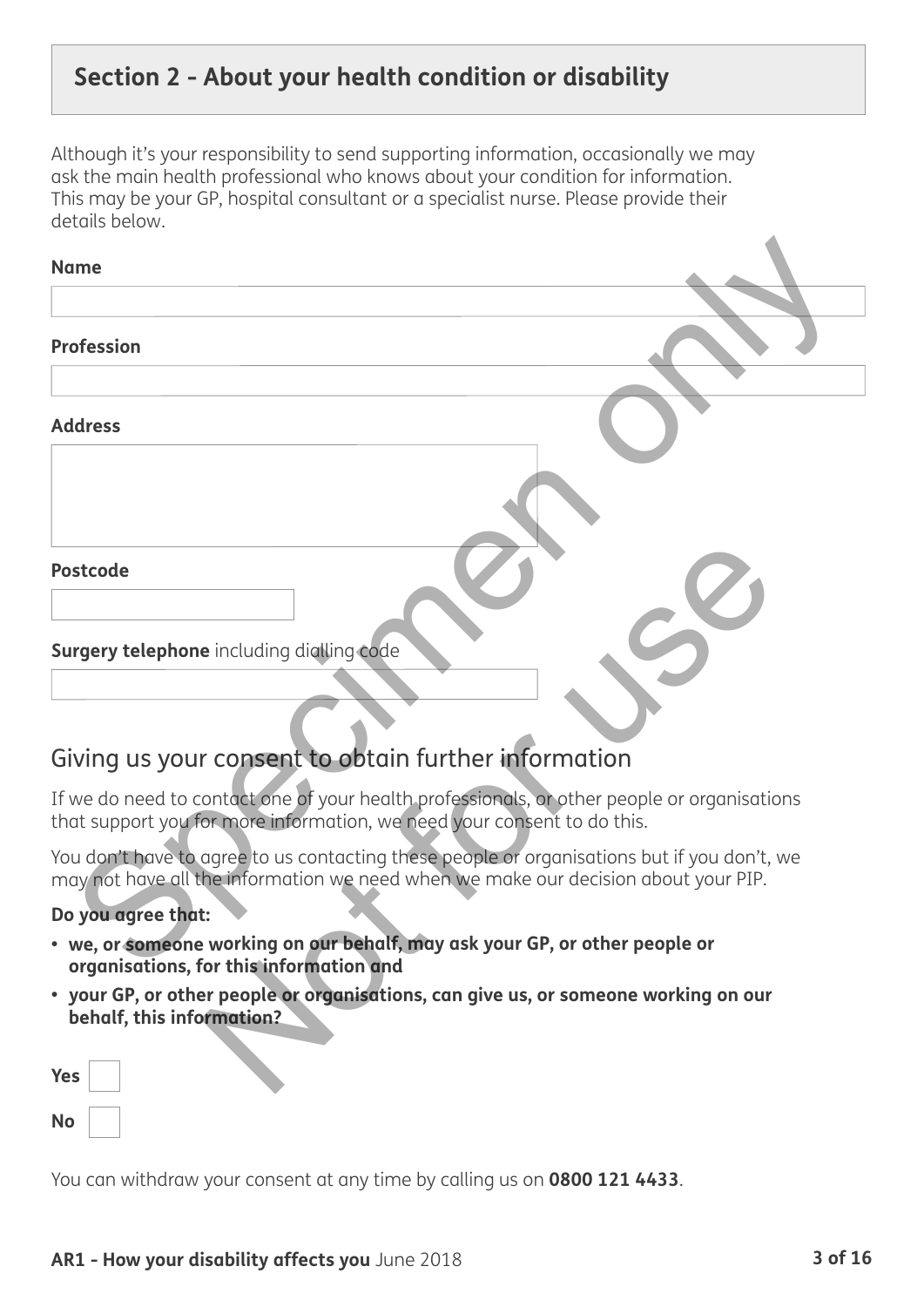# **Section 2 - About your health condition or disability** continued

Tell us below about any **current health conditions or disabilities** you have:

- include existing conditions **and** any new conditions since we last looked at your award
- tell us approximately when each one started

| <b>Health condition or disability</b>                                              |               | Approximate start date |
|------------------------------------------------------------------------------------|---------------|------------------------|
| Example: diabetes                                                                  |               | March 2017             |
|                                                                                    |               |                        |
|                                                                                    |               |                        |
|                                                                                    |               |                        |
|                                                                                    |               |                        |
|                                                                                    |               |                        |
|                                                                                    |               |                        |
|                                                                                    |               |                        |
|                                                                                    |               |                        |
|                                                                                    | <b>Dosage</b> | <b>Frequency</b>       |
|                                                                                    | 500mg         | Once a day             |
|                                                                                    |               |                        |
|                                                                                    |               |                        |
| What medication are you currently taking?<br><b>Medication</b><br>Example: Aspirin |               |                        |

### **What medication are you currently taking?**

| What medication are you currently taking?                                                                                                                                     |               |                  |
|-------------------------------------------------------------------------------------------------------------------------------------------------------------------------------|---------------|------------------|
| <b>Medication</b>                                                                                                                                                             | <b>Dosage</b> | <b>Frequency</b> |
| Example: Aspirin                                                                                                                                                              | 500mg         | Once a day       |
|                                                                                                                                                                               |               |                  |
|                                                                                                                                                                               |               |                  |
|                                                                                                                                                                               |               |                  |
|                                                                                                                                                                               |               |                  |
|                                                                                                                                                                               |               |                  |
|                                                                                                                                                                               |               |                  |
| If you have a copy of your current repeat prescription, send this to us as part of your<br>supporting information. DO NOT send factsheets or leaflets about your medications. |               |                  |

If you have a copy of your **current repeat prescription**, send this to us as part of your supporting information. **DO NOT** send factsheets or leaflets about your medications.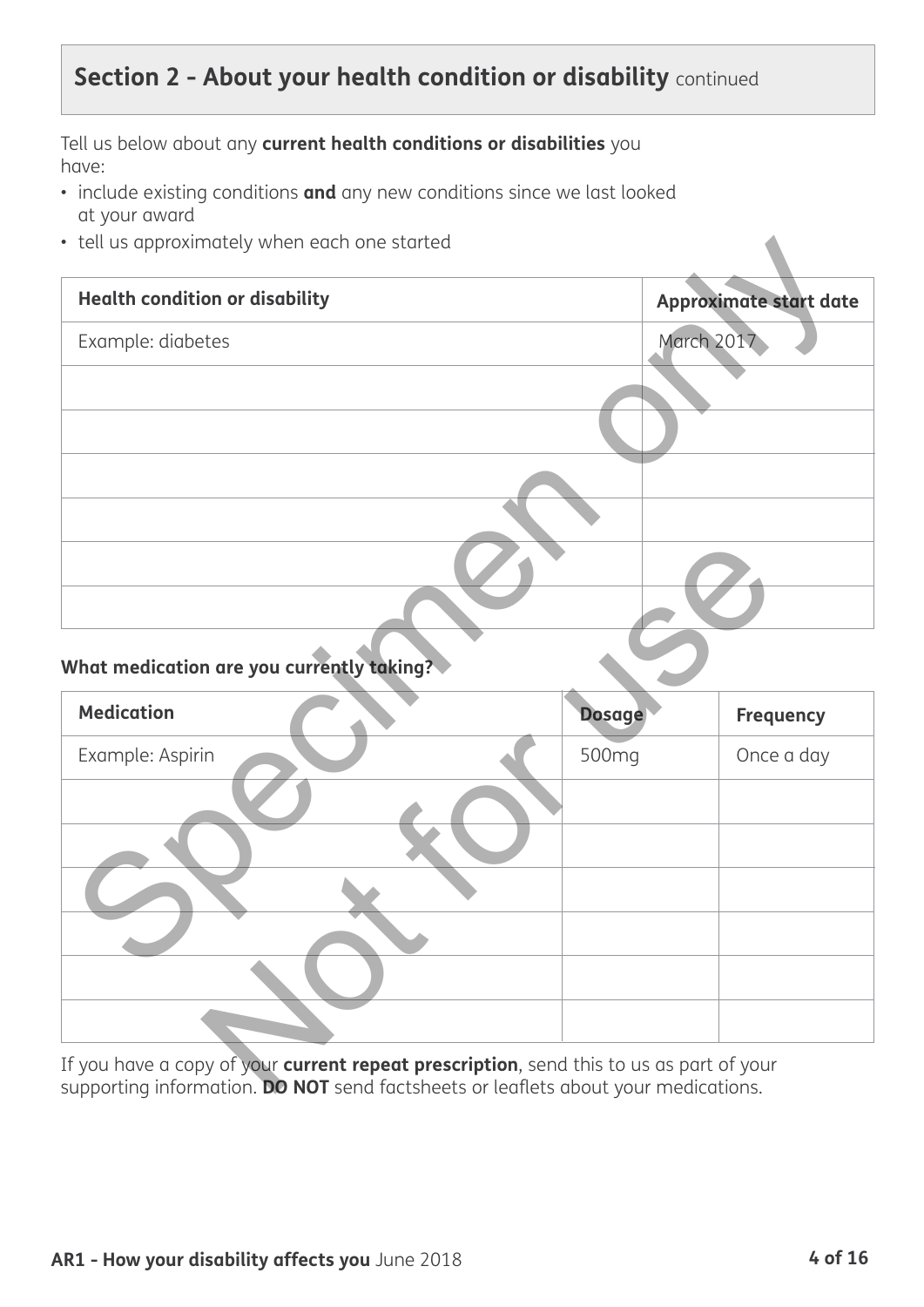# **Section 2 - About your health condition or disability** continued

### **Tell us about any treatments, therapies or surgery since we last looked at your award**

| Name of treatment, therapy or operation                                                                                                          | When did you<br>have it or when<br>will it start? | <b>How often did</b><br>or will you<br>have it? |
|--------------------------------------------------------------------------------------------------------------------------------------------------|---------------------------------------------------|-------------------------------------------------|
| Example: Physiotherapy                                                                                                                           | April 2016                                        | Once a week                                     |
|                                                                                                                                                  |                                                   |                                                 |
|                                                                                                                                                  |                                                   |                                                 |
|                                                                                                                                                  |                                                   |                                                 |
|                                                                                                                                                  |                                                   |                                                 |
|                                                                                                                                                  |                                                   |                                                 |
| Tell us about any hospital admissions since we last looked at your claim,<br>also tell us about any future hospital stays you already know about |                                                   |                                                 |
| <b>Reason for admission</b>                                                                                                                      | <b>Admission Date</b>                             | <b>Discharge Date</b>                           |
| Example: Hip replacement surgery                                                                                                                 | 10th May 2016                                     | 31st May 2016                                   |
|                                                                                                                                                  |                                                   |                                                 |
|                                                                                                                                                  |                                                   |                                                 |
|                                                                                                                                                  |                                                   |                                                 |
|                                                                                                                                                  |                                                   |                                                 |

| Tell us about any hospital admissions since we last looked at your claim,<br>also tell us about any future hospital stays you already know about                                                                                                 |                       |                       |
|--------------------------------------------------------------------------------------------------------------------------------------------------------------------------------------------------------------------------------------------------|-----------------------|-----------------------|
| <b>Reason for admission</b>                                                                                                                                                                                                                      | <b>Admission Date</b> | <b>Discharge Date</b> |
| Example: Hip replacement surgery                                                                                                                                                                                                                 | 10th May 2016         | 31st May 2016         |
|                                                                                                                                                                                                                                                  |                       |                       |
|                                                                                                                                                                                                                                                  |                       |                       |
|                                                                                                                                                                                                                                                  |                       |                       |
|                                                                                                                                                                                                                                                  |                       |                       |
|                                                                                                                                                                                                                                                  |                       |                       |
|                                                                                                                                                                                                                                                  |                       |                       |
| If you have copies of your hospital discharge papers or treatment plans for example, send<br>$\sim$ $\sim$ $\sim$ $\sim$<br><b>Contract Contract Contract</b><br>the contract of the contract of the contract of the contract of the contract of |                       |                       |

If you have copies of your **hospital discharge papers** or **treatment plans** for example, send these to us as part of your supporting information.

If you need more space, use a separate sheet of paper. Remember to write your name and National Insurance number on each additional sheet and tell us which questions your comments refer to.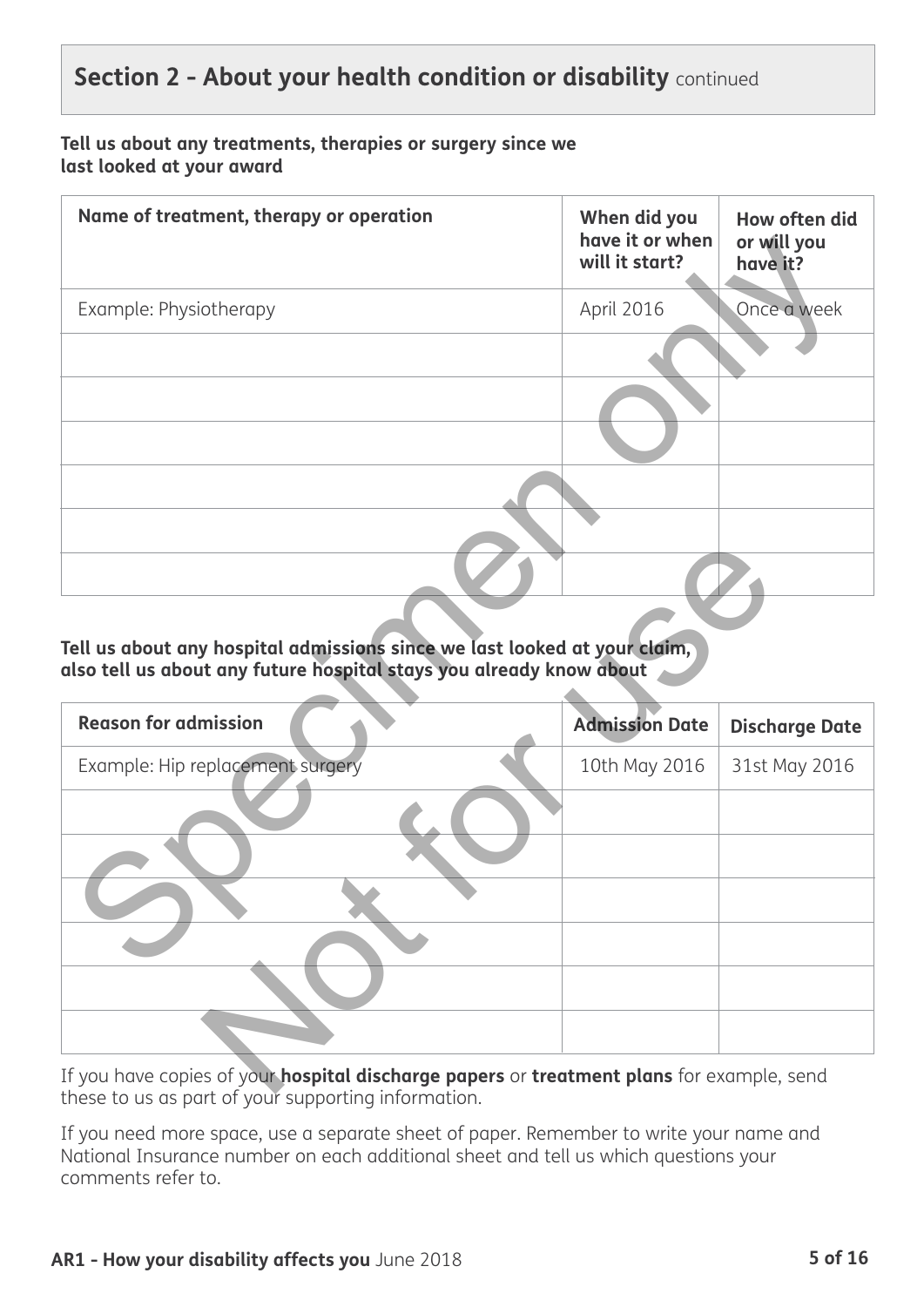# **Section 3 - How your health condition or disability affects you**

This section asks you to tell us about any changes in **how** you carry out the 12 PIP daily living or mobility activities since we last looked at your award. Also use this section to tell us if things have stayed the same.

If the effects of your health condition can change for example during the day, day by day or from week to week, please include as much detail as you can in your answers.

You need to answer **all** the questions and the information sheet can help you with this.

Remember to send us supporting information that tells us **how** your health condition or disability affects you now. Examples of the types of information you should send are on the information sheet. ray or from week to week, please include as much detail as you can in your answers.<br>
su need to answer all the questions and the information sheet can help you write this<br>
emember to send us supporting information that tel

If you need more space, use a separate sheet of paper. Remember to write your name and National Insurance number on each additional sheet and tell us which questions your comments refer to.

### **1. Preparing food and cooking**

**Tell us if something has changed and approximately when.**

**Tell us how you manage this activity now, including the use of any aids that you need.** thing has changed and approximately when.<br>
w manage this activity now, including the use of any aids that you is<br>
sured by the help you need or the help you get from another<br>
sured by the help you need or the help you get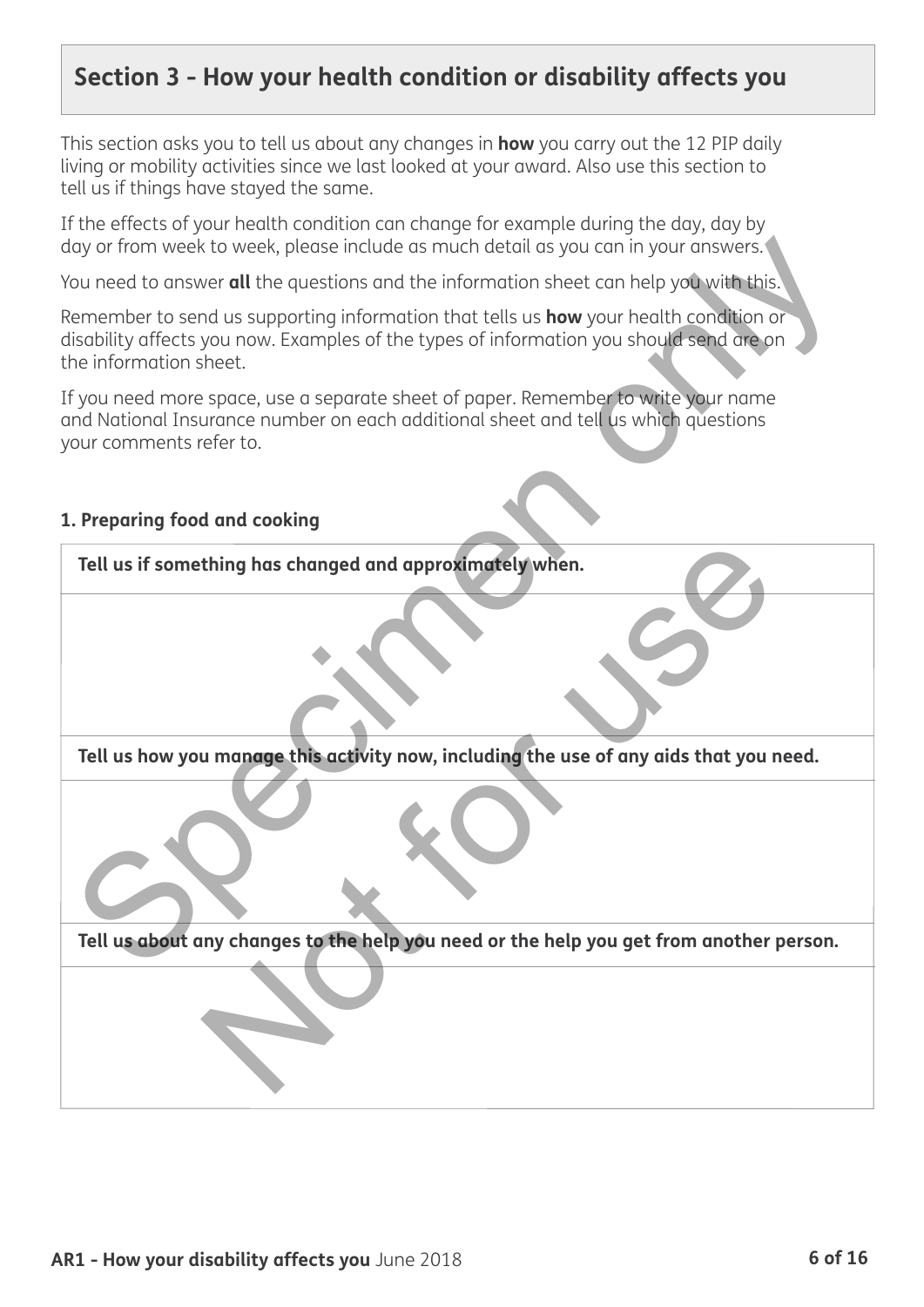### **2. Eating and drinking**

**Tell us if something has changed and approximately when.**

**Tell us how you manage this activity now, including the use of any aids that you need.**

**Tell us about any changes to the help you need or the help you get from another person.** Tell us how you manage this activity now, including the use of any aids that you need.<br>Tell us about any changes to the help you need or the help you get from another person.<br>Tell us if something has changed and approximat

**3. Managing treatments, taking medication and monitoring your health condition** atments, taking medication and monitoring your health condition<br>thing has changed and approximately when<br>a manage this activity now, including the use of any aids that you<br>in analysis to the help you need or the help you g

**Tell us if something has changed and approximately when.**

**Tell us how you manage this activity now, including the use of any aids that you need.**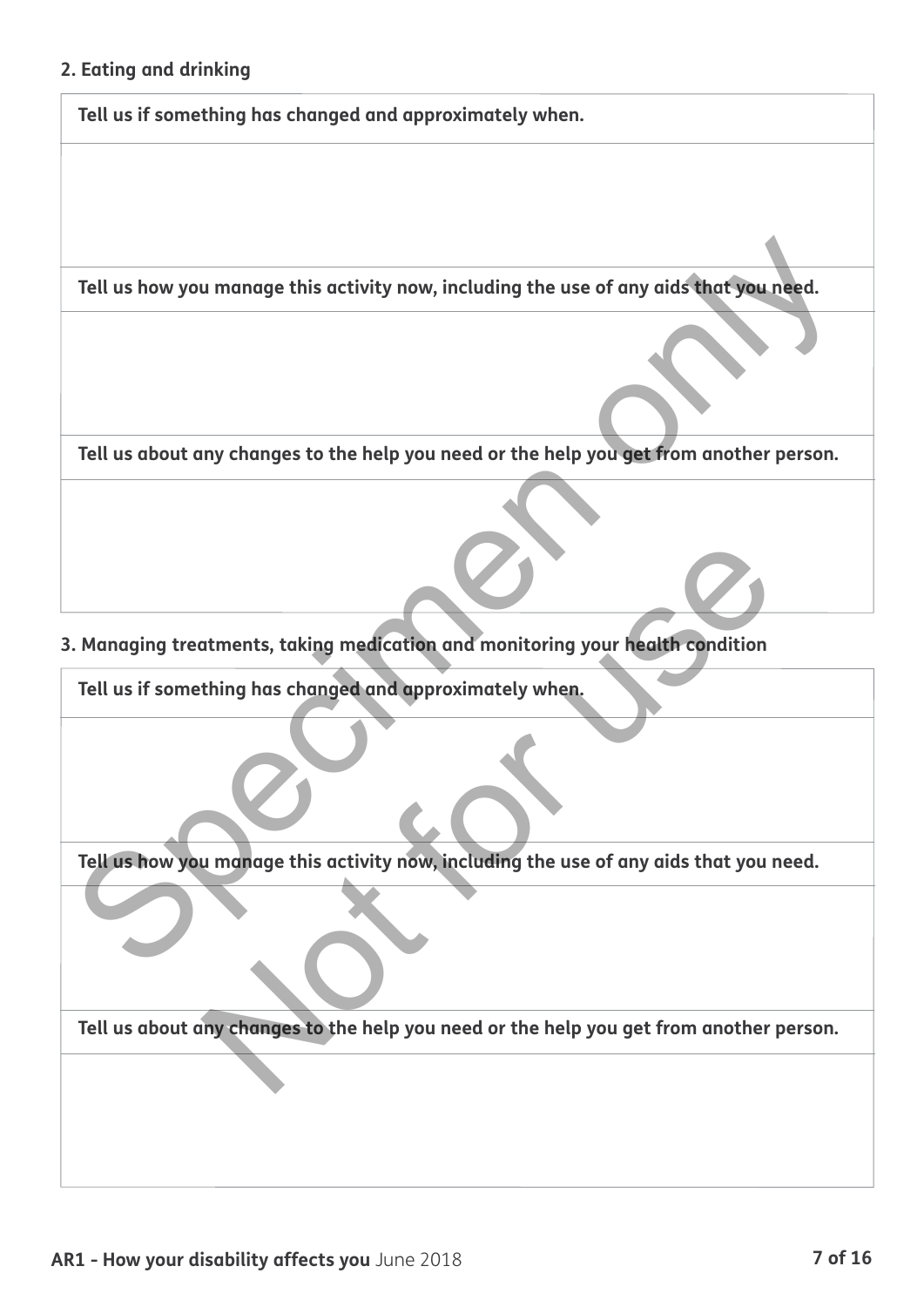### **4. Washing and bathing**

**Tell us if something has changed and approximately when.**

**Tell us how you manage this activity now, including the use of any aids that you need.**

**Tell us about any changes to the help you need or the help you get from another person.** Tell us how you manage this activity now, including the use of any aids that you need.<br>Tell us about any changes to the help you need or the help you get from another person.<br>Tell us if something has changed and approximat

### **5. Managing toilet needs or incontinence**

**Tell us if something has changed and approximately when.**

**Tell us how you manage this activity now, including the use of any aids that you need.**

**Tell us about any changes to the help you need or the help you get from another person.** et needs or incontinence<br>thing has changed and approximately when<br>u manage this activity now, including the use of any aids that you is<br>iny changes to the help you need or the help you get from another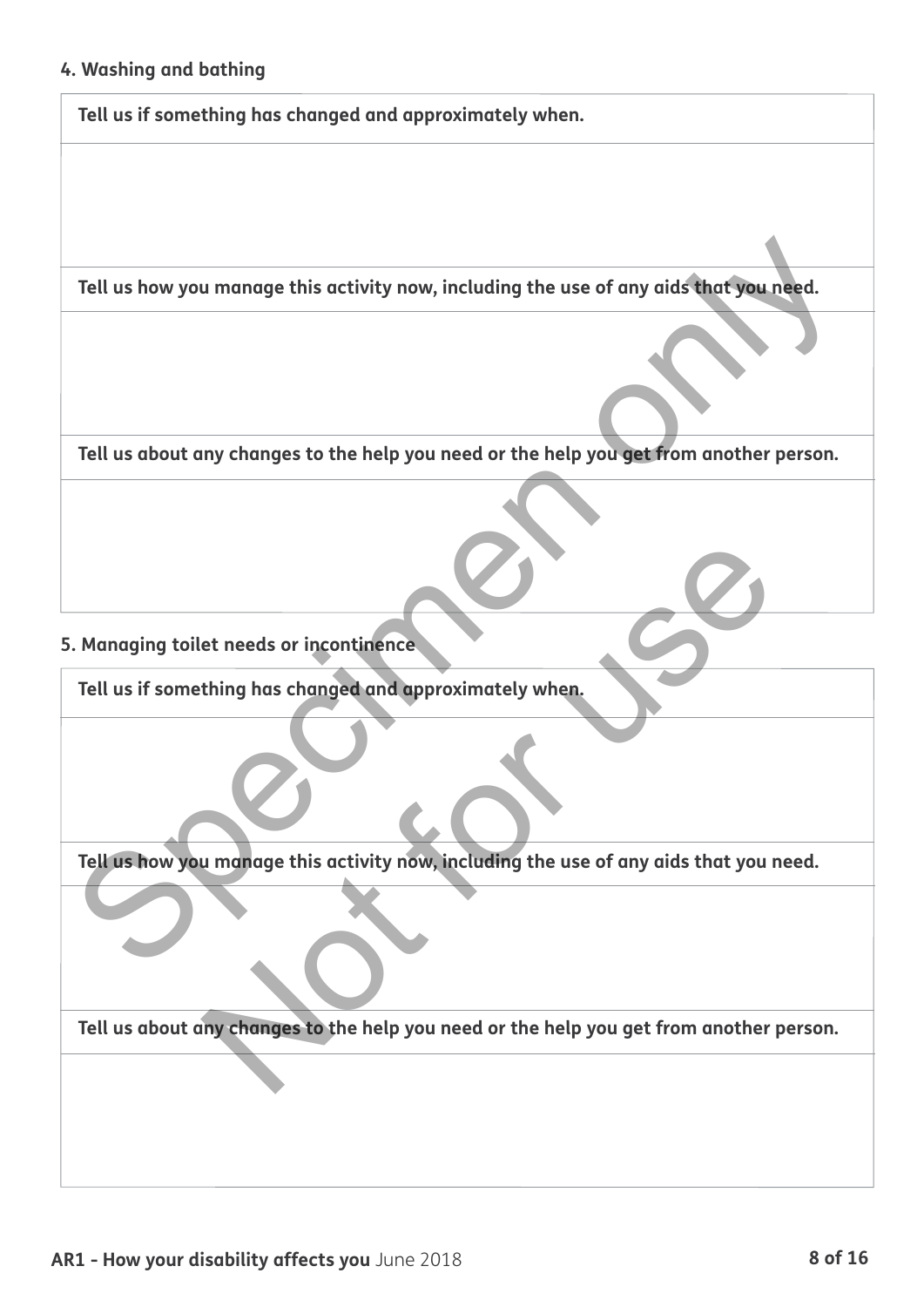### **6. Dressing and undressing**

**Tell us if something has changed and approximately when.**

**Tell us how you manage this activity now, including the use of any aids that you need.**

**Tell us about any changes to the help you need or the help you get from another person.**

# **7. Speaking to people, hearing and understanding what they say and being understood** Tell us how you manage this activity now, including the use of any aids that you need.<br>Tell us about any changes to the help you need or the help you get from another person.<br>Tell us if something has changed and approximat eople, hearing and understanding what they say and being understhing has changed and approximately when.<br>This manage this activity now, including the use of any aids that you is<br>introduced by the help you need or the help

**Tell us if something has changed and approximately when.**

**Tell us how you manage this activity now, including the use of any aids that you need.**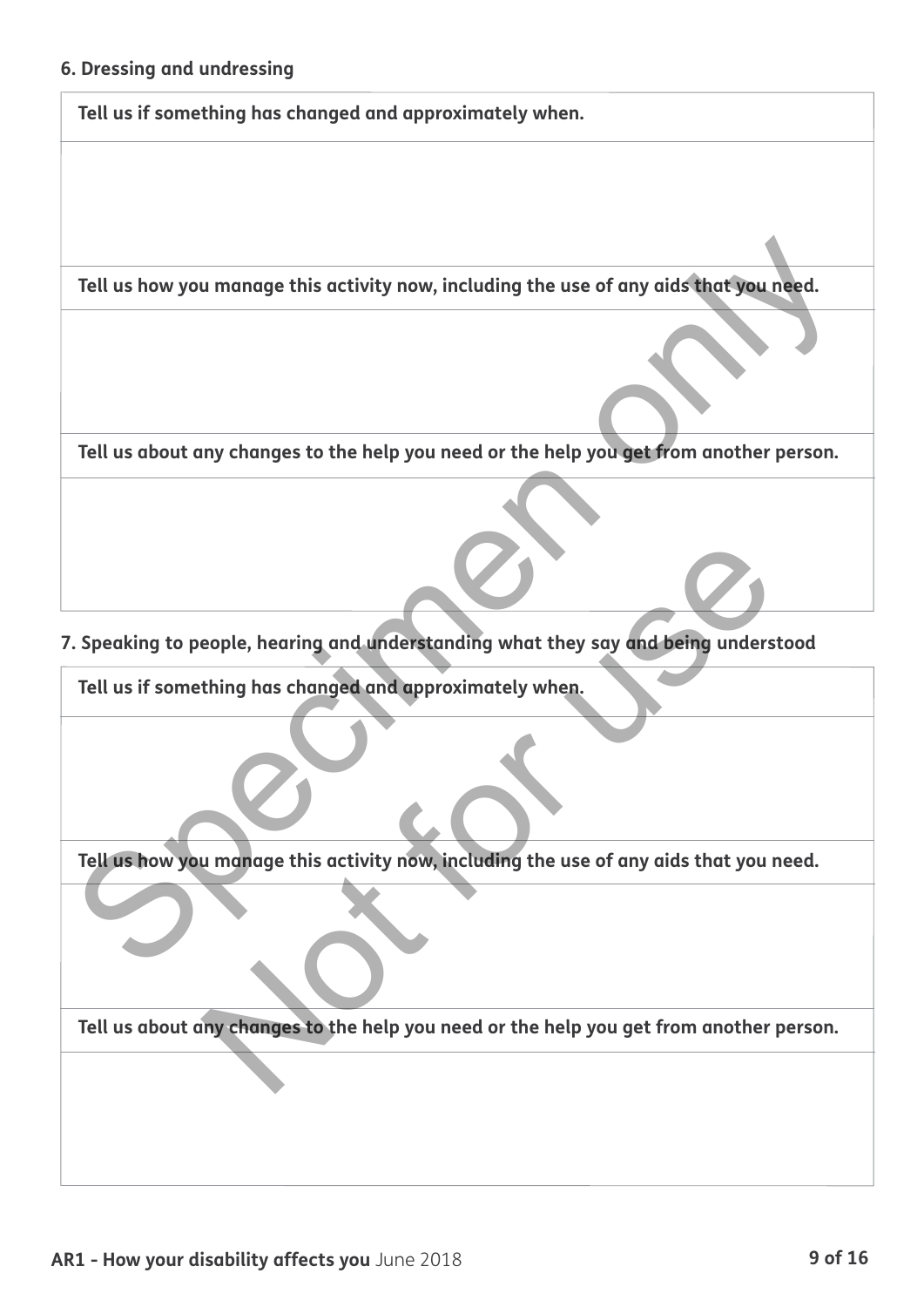### **8. Reading and understanding signs, symbols and written words**

**Tell us if something has changed and approximately when.**

**Tell us how you manage this activity now, including the use of any aids that you need.**

**Tell us about any changes to the help you need or the help you get from another person.** Tell us how you manage this activity now, including the use of any aids that you need.<br>Tell us about any changes to the help you need or the help you get from another person.<br>Tell us if something has changed and approximat

### **9. Mixing with other people**

**Tell us if something has changed and approximately when.**

**Tell us how you manage this activity now, including the use of any aids that you need.** ther people<br>thing has changed and approximately when<br>u manage this activity now, including the use of any aids that you is<br>iny changes to the help you need or the help you get from another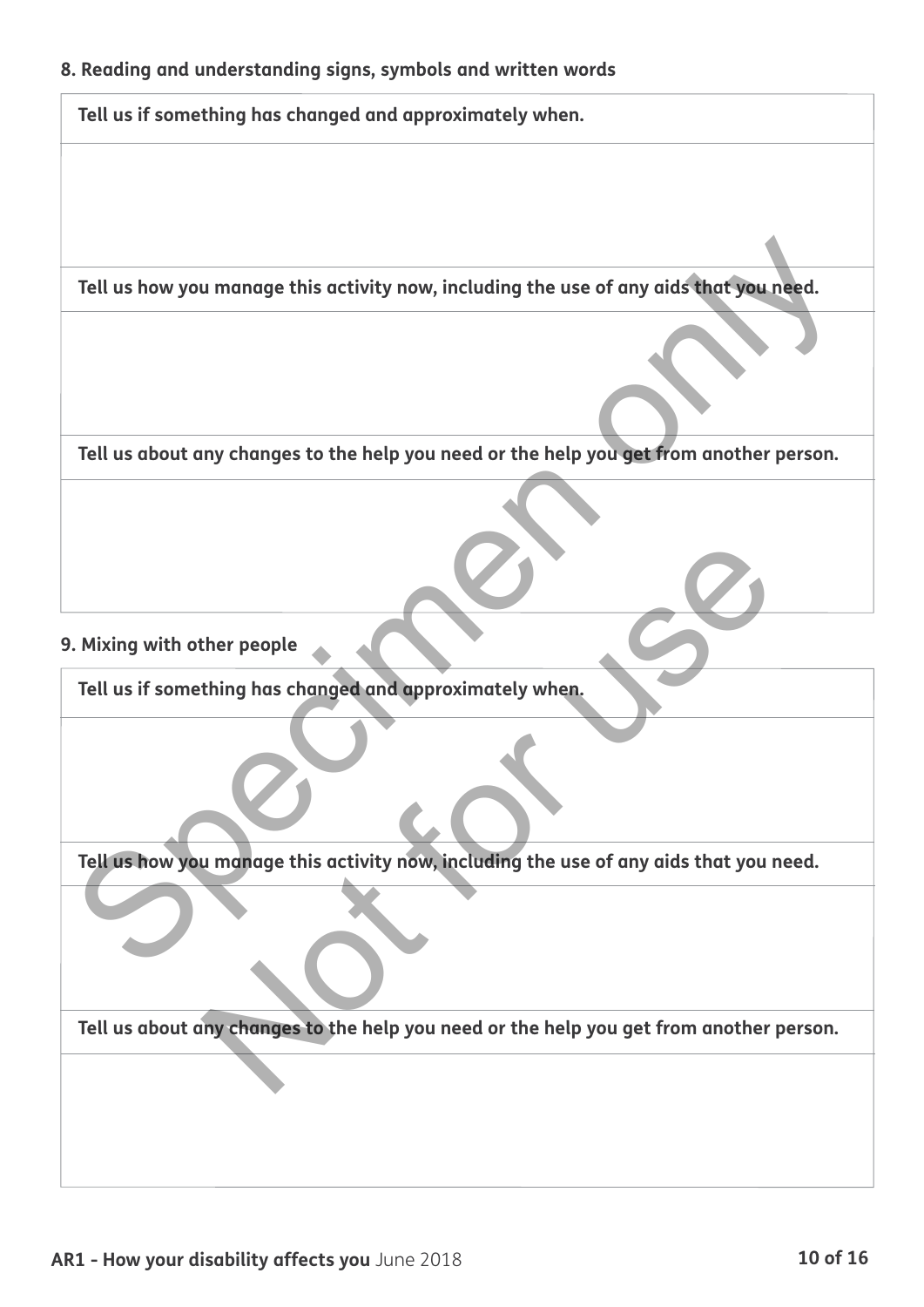### **10. Making decisions about spending and managing your money**

**Tell us if something has changed and approximately when.**

**Tell us how you manage this activity now, including the use of any aids that you need.**

**Tell us about any changes to the help you need or the help you get from another person.** Tell us how you manage this activity now, including the use of any aids that you need.<br>Tell us about any changes to the help you need or the help you get from another person.<br>Tell us if something has changed and approximat

### **11. Planning and following a route to another place**

**Tell us if something has changed and approximately when.**

**Tell us how you manage this activity now, including the use of any aids that you need.** I following a route to another place<br>thing has changed and approximately when<br>u manage this activity now, including the use of any aids that you is<br>iny changes to the help you need or the help you get from another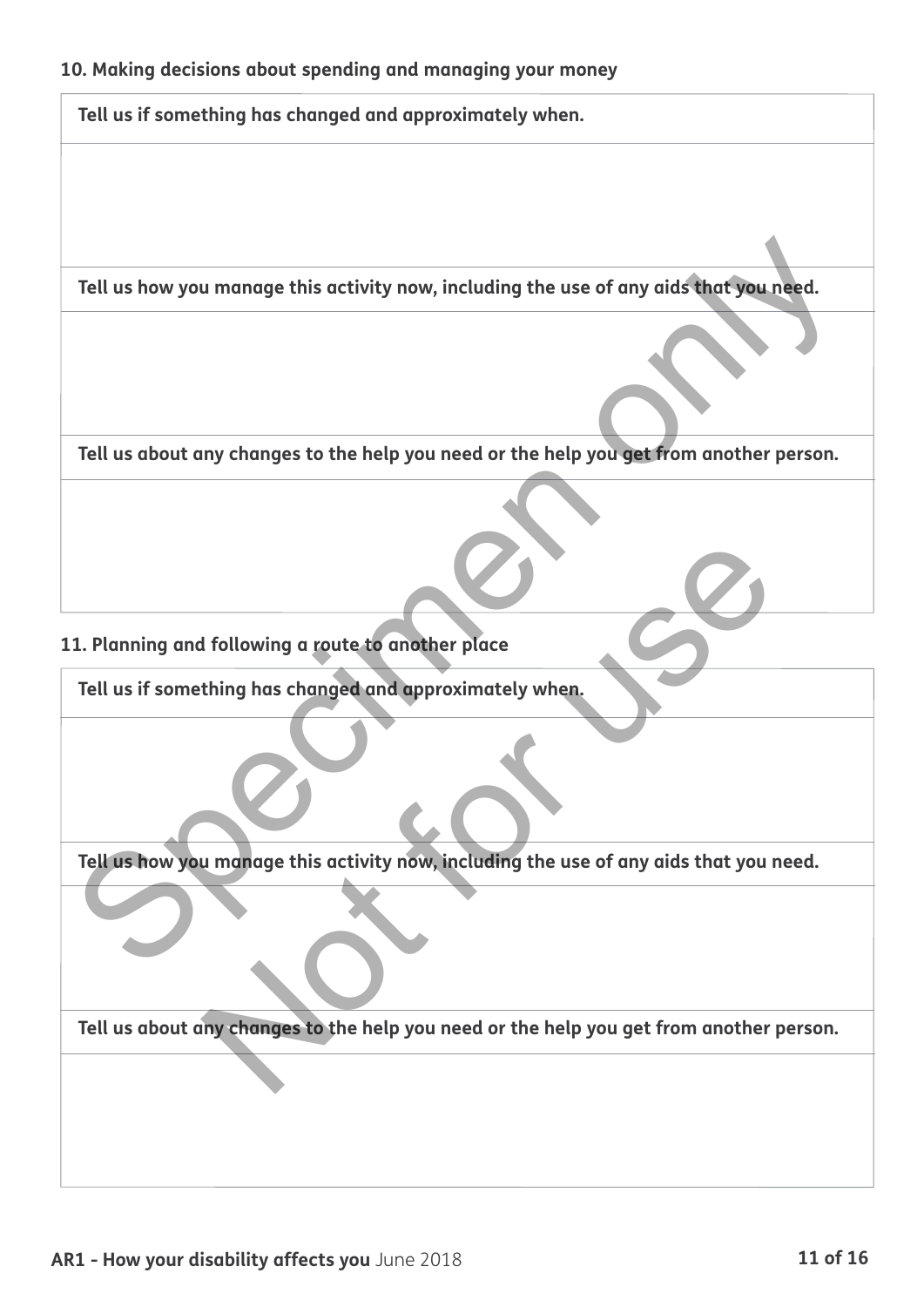### **12. Moving around**

| How far can you walk?                                                                                                                                                                  |
|----------------------------------------------------------------------------------------------------------------------------------------------------------------------------------------|
| To give you an idea of distance, 50 metres is approximately 5 buses parked end to end.                                                                                                 |
| Less than 20 metres<br>Between 20 and 50 metres                                                                                                                                        |
| Between 50 and 200 metres<br>200 metres or more                                                                                                                                        |
| Do you need to use an aid or assistance from another person to help you walk (tick the<br>boxes that apply to you).                                                                    |
| I always need an aid<br>I sometimes need an aid<br>No                                                                                                                                  |
| I always need assistance<br>I sometimes need assistance                                                                                                                                |
| Tell us how you manage this activity now, including the use of any aids that you need.                                                                                                 |
|                                                                                                                                                                                        |
| Tell us about any changes to the help you need or the help you get from another person.                                                                                                |
| The Motability Scheme                                                                                                                                                                  |
| The Motability Scheme allows disabled people to lease a car, scooter or powered<br>wheelchair in exchange for all or some of their mobility payments.                                  |
| If you're eligible to join the Motability Scheme would you like us to post you information<br>about the help they can offer you? We won't share your personal details with Motability. |
| <b>Yes</b>                                                                                                                                                                             |
| <b>No</b>                                                                                                                                                                              |

# The Motability Scheme

| <b>Yes</b> |  |
|------------|--|
| <b>No</b>  |  |

If you decide you don't want to receive information about Motability in the future, please contact us on **0800 121 4433**.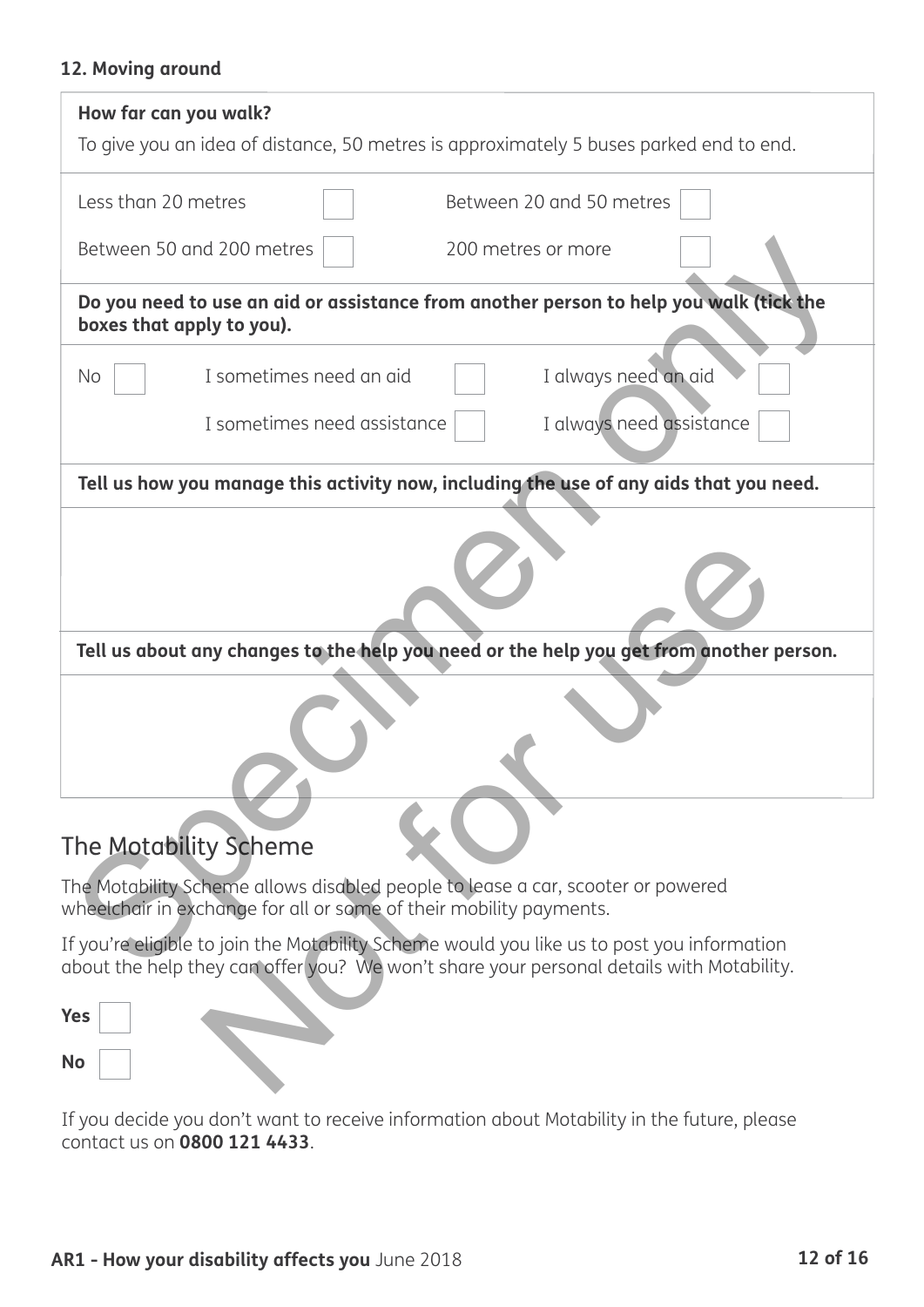## **13. Is there anything else you think we should know about your health condition or disability?**

Specification only

Notice 150

For example, you may be waiting for adaptations to your home.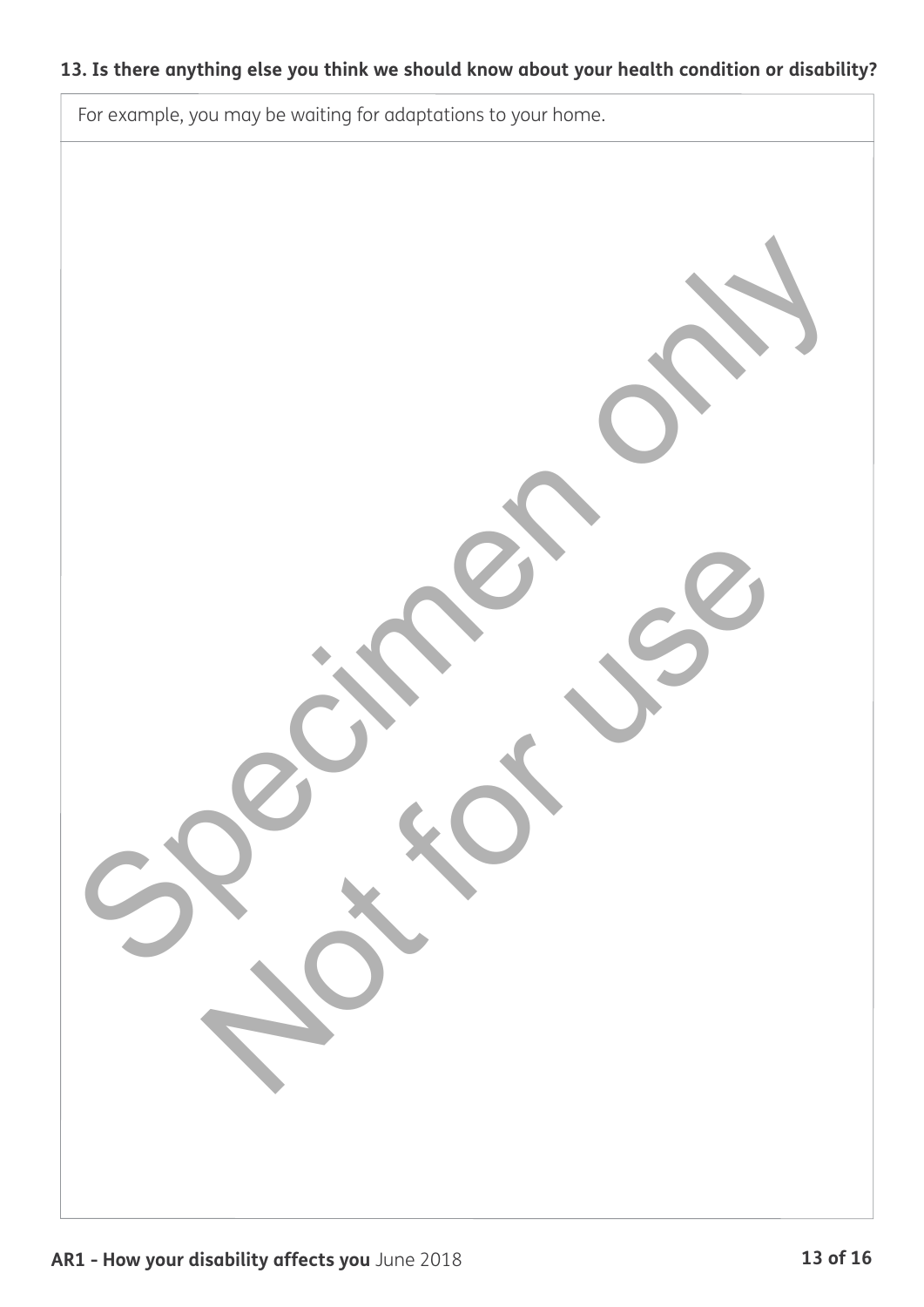### **Now please check you've completed all the form – tick the boxes when you have:**

| <b>Yes</b>                                                                                 |
|--------------------------------------------------------------------------------------------|
| <b>Yes</b>                                                                                 |
| <b>Yes</b>                                                                                 |
|                                                                                            |
| • please send this form and your supporting information to us in the envelope provided.    |
|                                                                                            |
|                                                                                            |
|                                                                                            |
| We may call you if we've got any questions about the information you give us on this form. |
|                                                                                            |
|                                                                                            |
|                                                                                            |
|                                                                                            |
|                                                                                            |
|                                                                                            |
|                                                                                            |
|                                                                                            |

- please send this form and your supporting information to us in the envelope provided. On the back of this form you will see the address to return it to
- place it in the envelope provided so that the address shows through the window. It doesn't need a stamp
- remember to include your supporting information

# What happens next

# How the Department for Work and Pensions collects and uses information

- social security benefits and allowances
- child support
- employment and training
- financial planning for retirement
- occupational and personal pension schemes

We may get information about you from others for any of our purposes if the law allows us to do so. We may also share information with certain other organisations if the law allows us to. To find out more about how we use information, visit our website **www.gov.uk/dwp/personal-information-charter** or contact any of our offices. The method of the information you give us on this<br>if we've got any questions about the information you give us on this<br>from if we need you to attend a face-to-face consultation with a health<br>you when we've made our decisio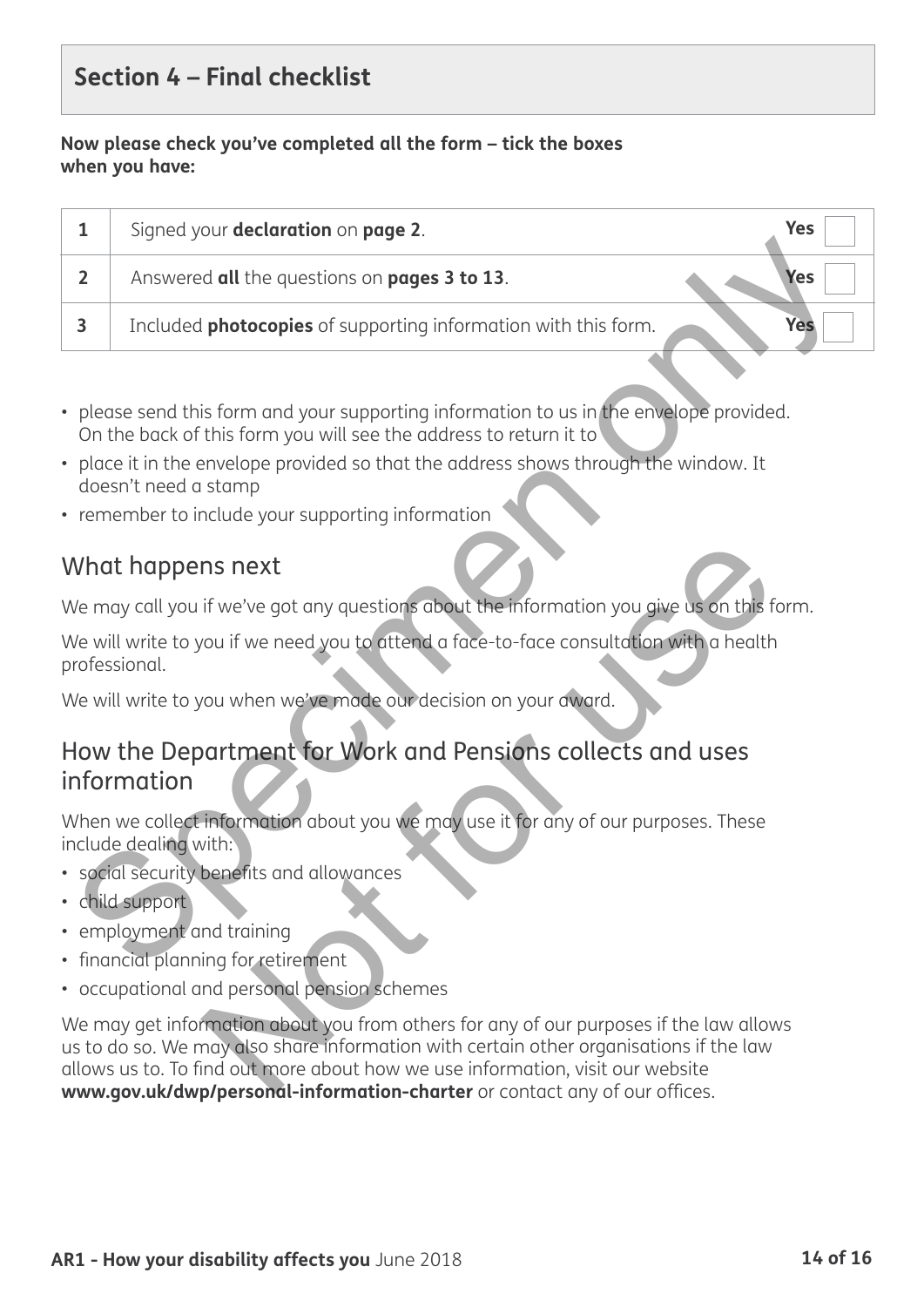